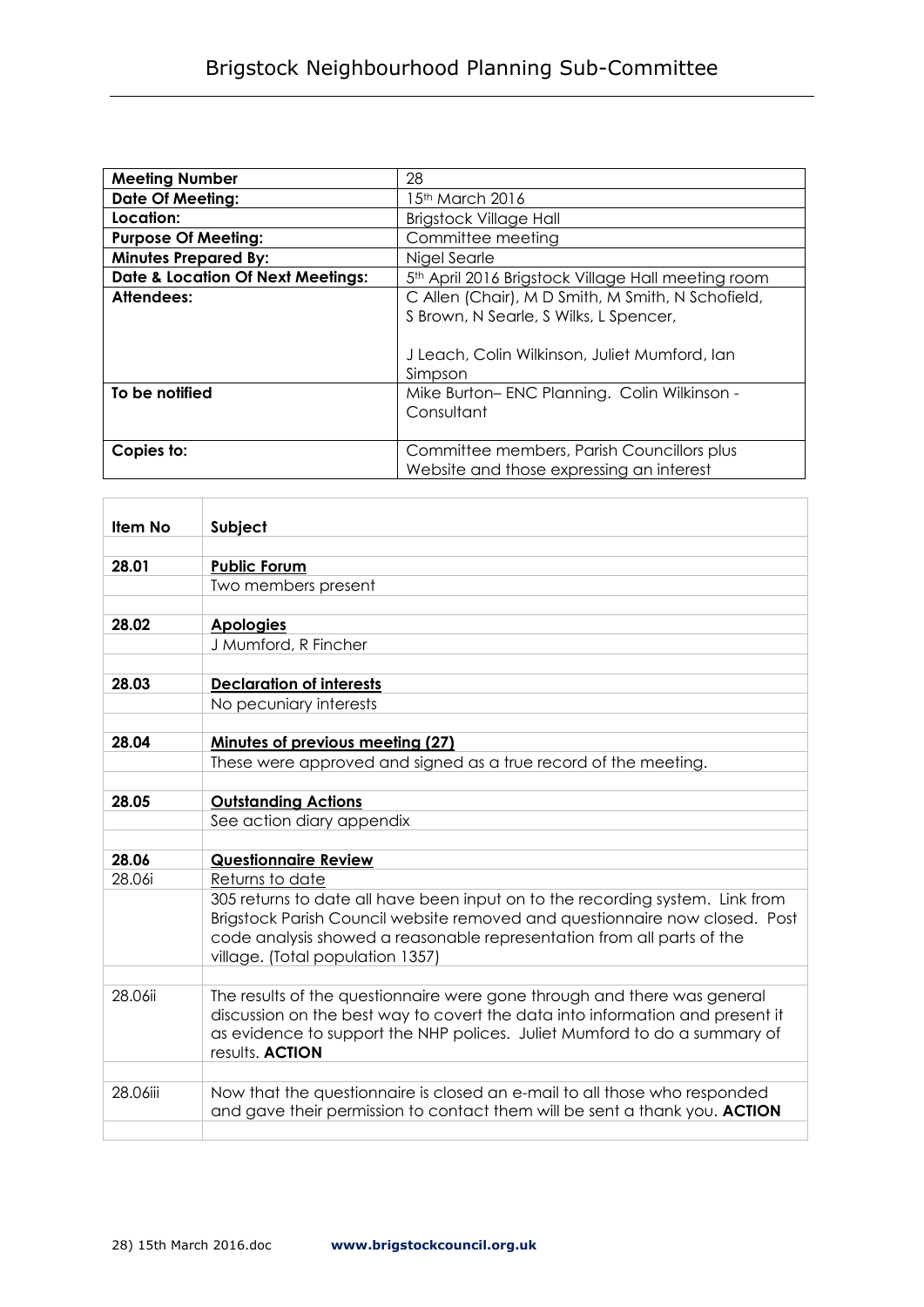## Brigstock Neighbourhood Planning Sub-Committee

| 28.07      | <b>Set New Priorities</b>                                                                                                                                   |
|------------|-------------------------------------------------------------------------------------------------------------------------------------------------------------|
| 28.07i     | Project plan review.                                                                                                                                        |
| 28.07ia    | Colin to arrange meeting with ENC to discuss evidence base ACTION                                                                                           |
| 28.07ib    | Need to look at the headings (draft submission document) and create                                                                                         |
|            | content/sub headings for next meeting                                                                                                                       |
| 28.07ic    | Rockingham forest ACTION MS, MDS, JM                                                                                                                        |
|            | Brigstock character and heritage ACTION SW                                                                                                                  |
|            | Additional local Jobs <b>ACTION</b> LS, RF                                                                                                                  |
|            | Local housing needs <b>ACTION</b> Colin Wilkinson                                                                                                           |
|            | Green spaces, views and landscapes ACTION CA                                                                                                                |
|            | Ecology and countryside ACTION MS, MDS                                                                                                                      |
|            | Local services, facilities and infrastructure <b>ACTION</b> SB, NPS                                                                                         |
| 28.07id    | Colin Wilkinson to provide guidance notes, information/data to support the                                                                                  |
|            | above. ACTION                                                                                                                                               |
|            |                                                                                                                                                             |
| 28.07ii    | Draft plan status                                                                                                                                           |
|            | There was a desire to get a draft of the plan in place for October                                                                                          |
|            |                                                                                                                                                             |
| 28.07iii   | Development sites                                                                                                                                           |
| 28.07iiia  | There has been no progress on this to date                                                                                                                  |
|            |                                                                                                                                                             |
| 28.07iiib  | Additional information in addition to the housing survey is required for                                                                                    |
|            | establishing the capacity of the community to take growth with the relevant                                                                                 |
|            | mixes and demands. There needs to be some conformity to existing                                                                                            |
|            | strategies.                                                                                                                                                 |
| 28.07iiic  | Site selection must be in an objective way correct site selection for correct                                                                               |
|            | reason.                                                                                                                                                     |
|            |                                                                                                                                                             |
| 28.07iiid  | Colin will produce an evidence paper for the next meeting ACTION                                                                                            |
|            |                                                                                                                                                             |
| 28.07iiie  | Use questionnaire to support sites i.e. parking, Pinch points, access, etc.                                                                                 |
|            | Community input also required. Possible focus aroups to test the soundness of                                                                               |
|            | any decisions. Plan needs to be driven on how you see the village in 2031                                                                                   |
|            |                                                                                                                                                             |
| 28.07iiii  | Other                                                                                                                                                       |
| 28.07iiiia | The grant (£3,323:00) for the 6 months ending February has been spent in line<br>with the funding application. There has been an approx. £200:00 overspend. |
|            | A new application for £4,780:00 of grant aid has been made.                                                                                                 |
|            |                                                                                                                                                             |
| 28.07iiiib | SW to update village design statement as a background appendix ACTION                                                                                       |
|            |                                                                                                                                                             |
| 28.07iiiic | MDS requested that ecological study data should be obtained. There is a                                                                                     |
|            | charge in the order of $£150:00$ . This would need authorisation from the parish                                                                            |
|            | council.                                                                                                                                                    |
|            |                                                                                                                                                             |
| 28.08      | Correspondence                                                                                                                                              |
|            | None to present                                                                                                                                             |
|            |                                                                                                                                                             |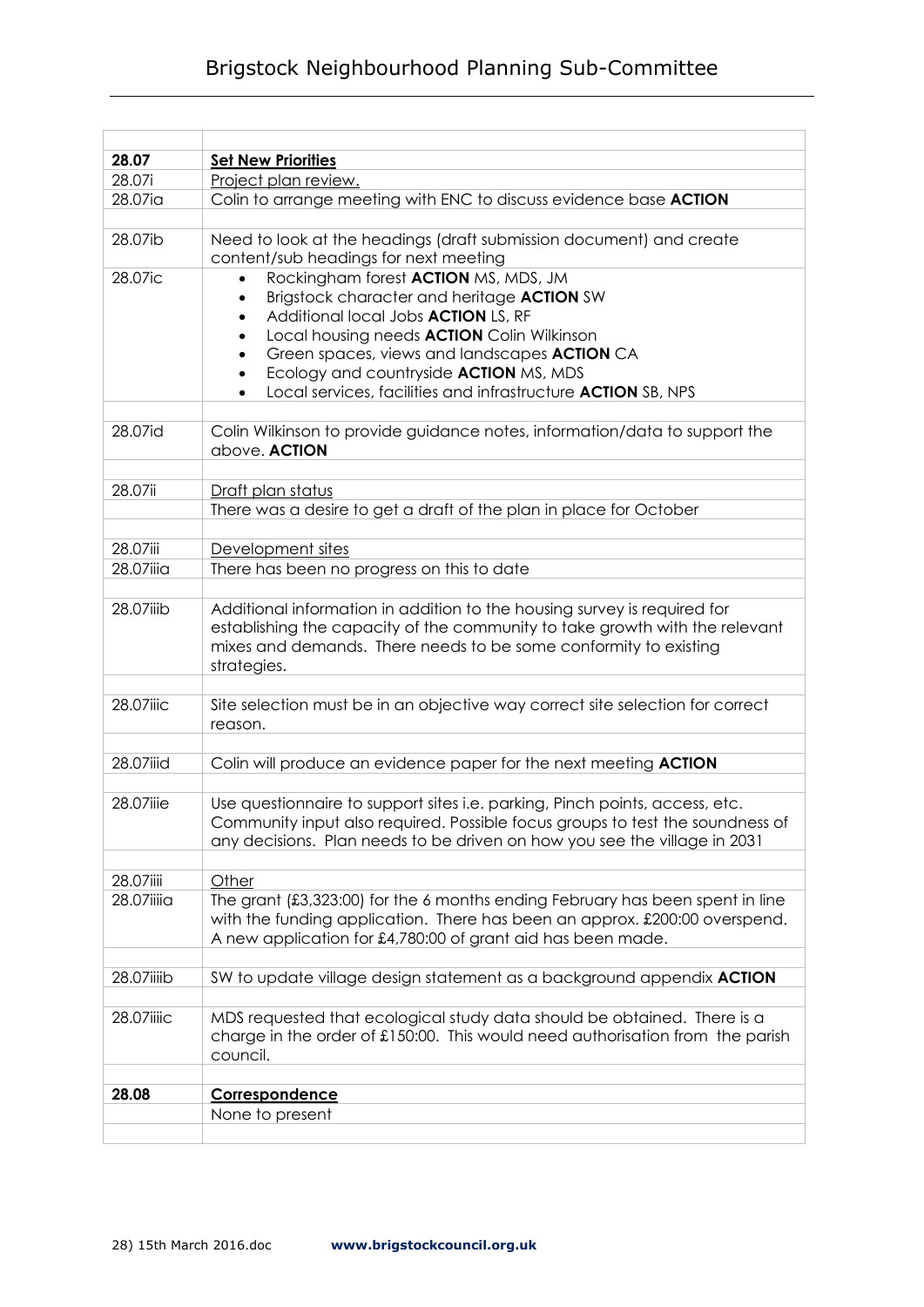## Brigstock Neighbourhood Planning Sub-Committee

| 28.09 | <b>AOB</b>                                                                                                                                                                                                                                                          |
|-------|---------------------------------------------------------------------------------------------------------------------------------------------------------------------------------------------------------------------------------------------------------------------|
|       | A question was ask as to the NHP committee stance regarding making<br>a presentation at the Gladman appeal. It was confirmed that<br>because the NHP group was a sub-committee of the parish council<br>the representation will be made by the parish council only. |
| 28.10 | Date of next meeting                                                                                                                                                                                                                                                |
|       | 5th April 2016 in the village hall meeting room @ 7:30                                                                                                                                                                                                              |

## **Account summary for grant period ending February 2016**

| <b>Exp Code</b> | <b>Expense category</b>                 | <b>Budget</b> | <b>Budget v</b><br>actual |
|-----------------|-----------------------------------------|---------------|---------------------------|
| 1               | Consultant                              | £2,925.00     | £2,771.40                 |
| $\overline{2}$  | Printing Costs - Questionnaire          | £208.00       | £631.20                   |
| 3               | <b>Publicity Costs - Street signage</b> | £190.00       | £68.19                    |
| 4               | Unbudgeted                              | £0.00         | £99.94                    |
|                 |                                         | £3,323.00     | £3,570.73                 |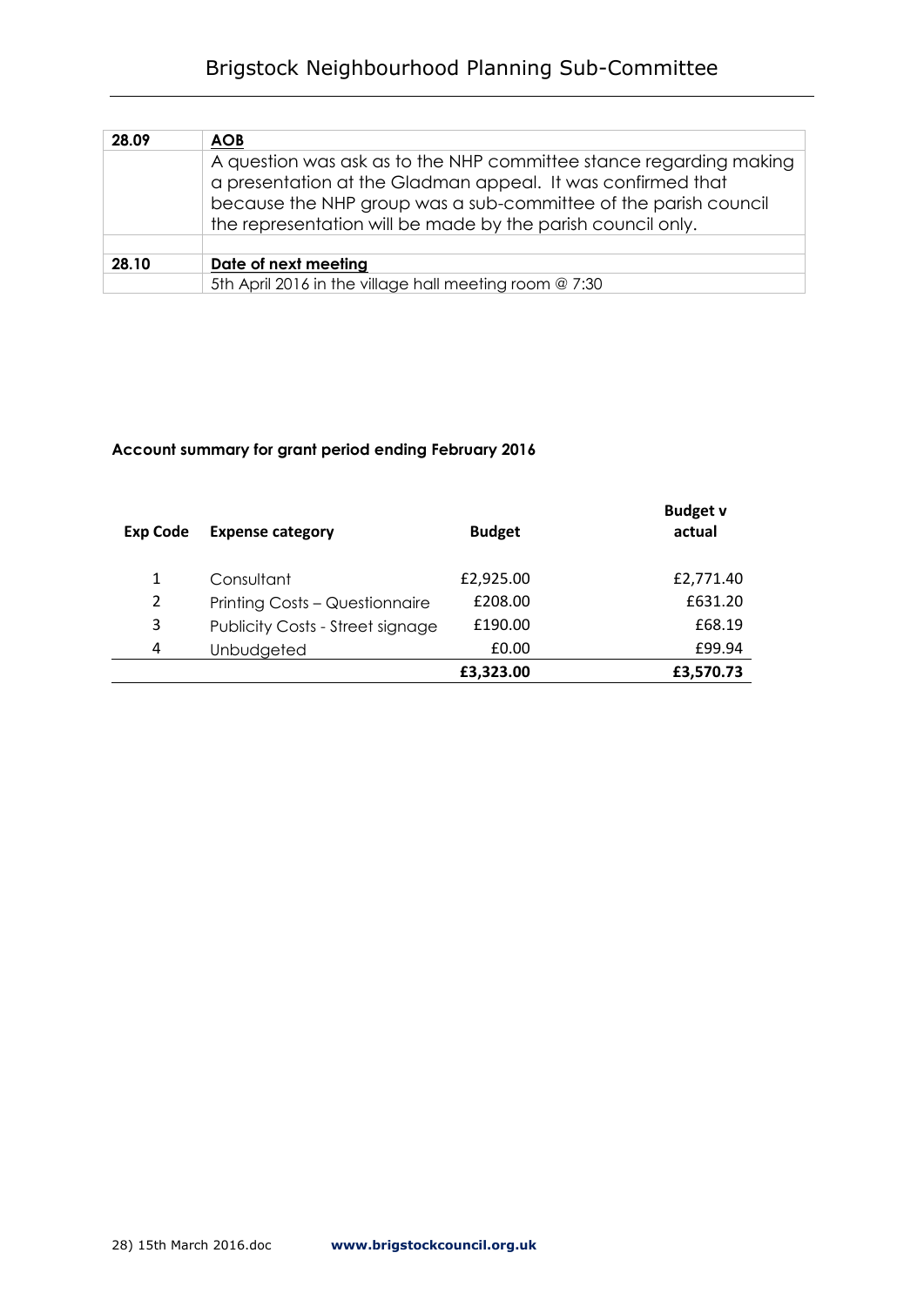| Ref                | <b>Completed Actions</b>                                                                                                                                                                       |                                                        | Resp                  | Due by     |
|--------------------|------------------------------------------------------------------------------------------------------------------------------------------------------------------------------------------------|--------------------------------------------------------|-----------------------|------------|
| 26.06iiii          | SW to give Carl Hector a briefing and NS to<br>brief Steve Porter. ACTION                                                                                                                      |                                                        | SW/NJS                | 23/02/16   |
| 27.06ic            | It was suggested that those who included their<br>e-mail address in their questionnaire should be<br>sent a thank you. ACTION                                                                  | <b>Feb</b> Will be done after the questionnaire closes | NS                    | 15/03/2016 |
| 27.06iib           | A basic headline report excluding e-mail and<br>contact details to comply with the parish<br>councils will be circulated. ACTION                                                               | Done                                                   | NS                    | 15/03/2016 |
| 27.07iiii          | Other. Write to Head of planning to get a<br>member of the planning Dept. to attend our<br>meeting. ACTION                                                                                     |                                                        | <b>CA</b>             | 15/03/2016 |
| 27.07 <sub>v</sub> | Colin to converse with ENC on some of the<br>technical points of the process <b>ACTION</b>                                                                                                     |                                                        | <b>Cw</b><br>Planit X | 15/03/2016 |
| 27.07vi            | CA to circulate CW's introductory section for<br>the NP ACTION. This may well change with<br>the development of the final vision,<br>formulation of the key issues and structural<br>headings. | Done                                                   | <b>CA</b>             | 15/03/2016 |
|                    |                                                                                                                                                                                                |                                                        |                       |            |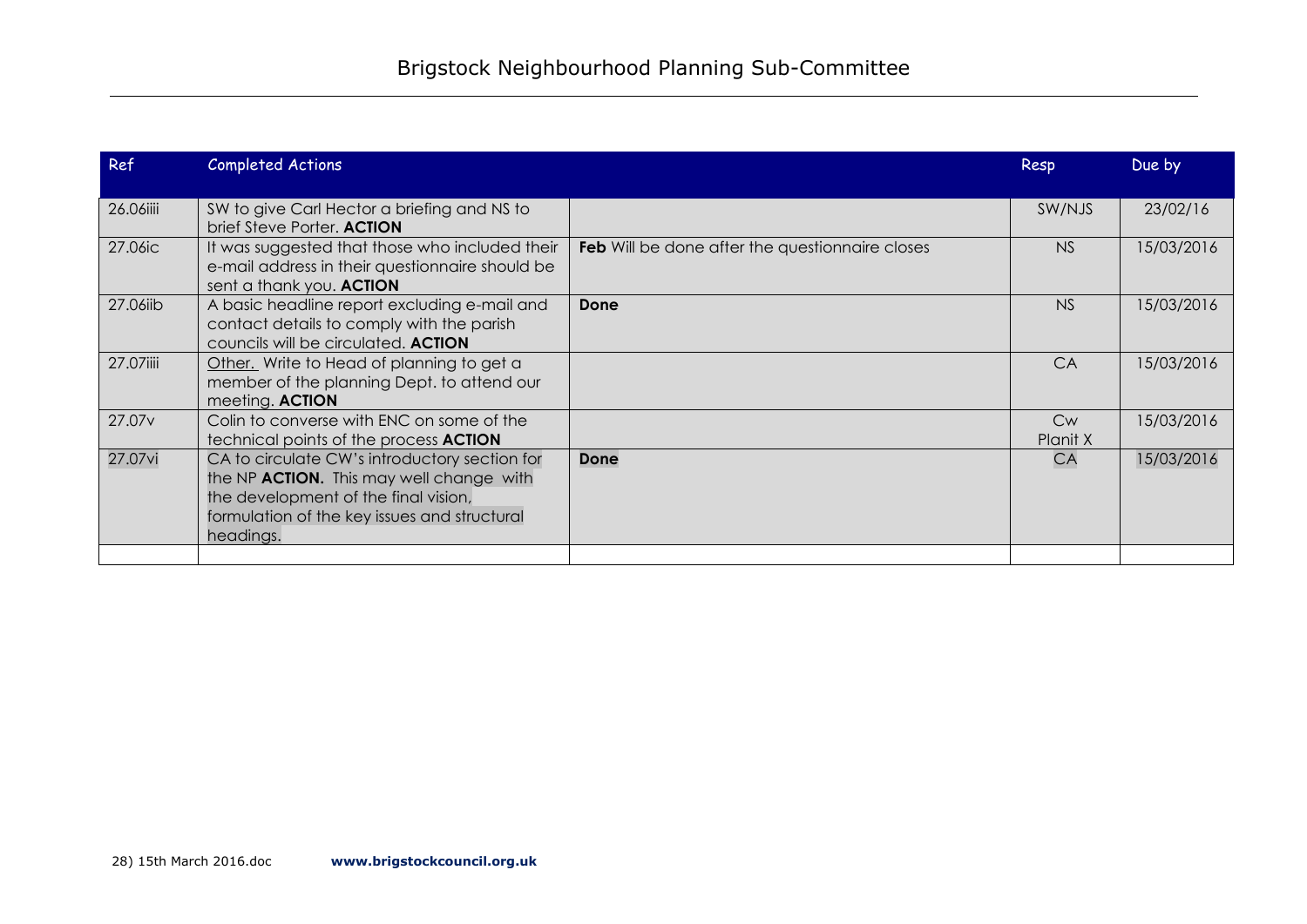| Ref     | <b>Outstanding Actions</b>                                                                                                                           |                                | Resp | Due by     |
|---------|------------------------------------------------------------------------------------------------------------------------------------------------------|--------------------------------|------|------------|
| 5.06iii | <sup>1</sup> Try to collect as many e-mail addresses from<br>residents so we can start communicating via<br>Brigstock News. Offer a prize. ACTION CA | Very slow start<br>Progressing | CA   | 31-03-2015 |
|         |                                                                                                                                                      |                                |      |            |

| Ref      | <b>New Actions</b>                                                                                                                                                                                                                                              | Resp              | Due by     |
|----------|-----------------------------------------------------------------------------------------------------------------------------------------------------------------------------------------------------------------------------------------------------------------|-------------------|------------|
|          |                                                                                                                                                                                                                                                                 |                   |            |
| 28.06ii  | The results of the questionnaire were gone<br>through and there was general discussion on<br>the best way to covert the data into<br>information and present it as evidence to<br>support the NHP polices. Juliet Mumford to do<br>a summary of results. ACTION | Juliet<br>Mumford | 05/04/2016 |
| 28.06iii | Now that the questionnaire is closed an e-mail<br>to all those who responded and gave their<br>permission to contact them will be sent a<br>thank you. ACTION                                                                                                   | <b>NS</b>         | 05/04/2016 |
| 28.07ia  | Colin to arrange meeting with ENC to discuss<br>evidence base <b>ACTION</b>                                                                                                                                                                                     | Colin W           | 05/04/2016 |
| 28.07ic  | Draft submission, create content headings<br>Rockingham forest <b>ACTION</b> MS, MDS, JM                                                                                                                                                                        |                   | 05/04/2016 |
| 28.07ic  | Draft submission, create content headings<br>Brigstock character and heritage ACTION<br><b>SW</b>                                                                                                                                                               |                   | 05/04/2016 |
| 28.07ic  | Draft submission, create content headings<br>Additional local Jobs <b>ACTION</b> LS, RF                                                                                                                                                                         |                   | 05/04/2016 |
| 28.07ic  | Draft submission, create content headings<br>Local housing needs <b>ACTION</b> Colin<br>Wilkinson                                                                                                                                                               |                   | 05/04/2016 |